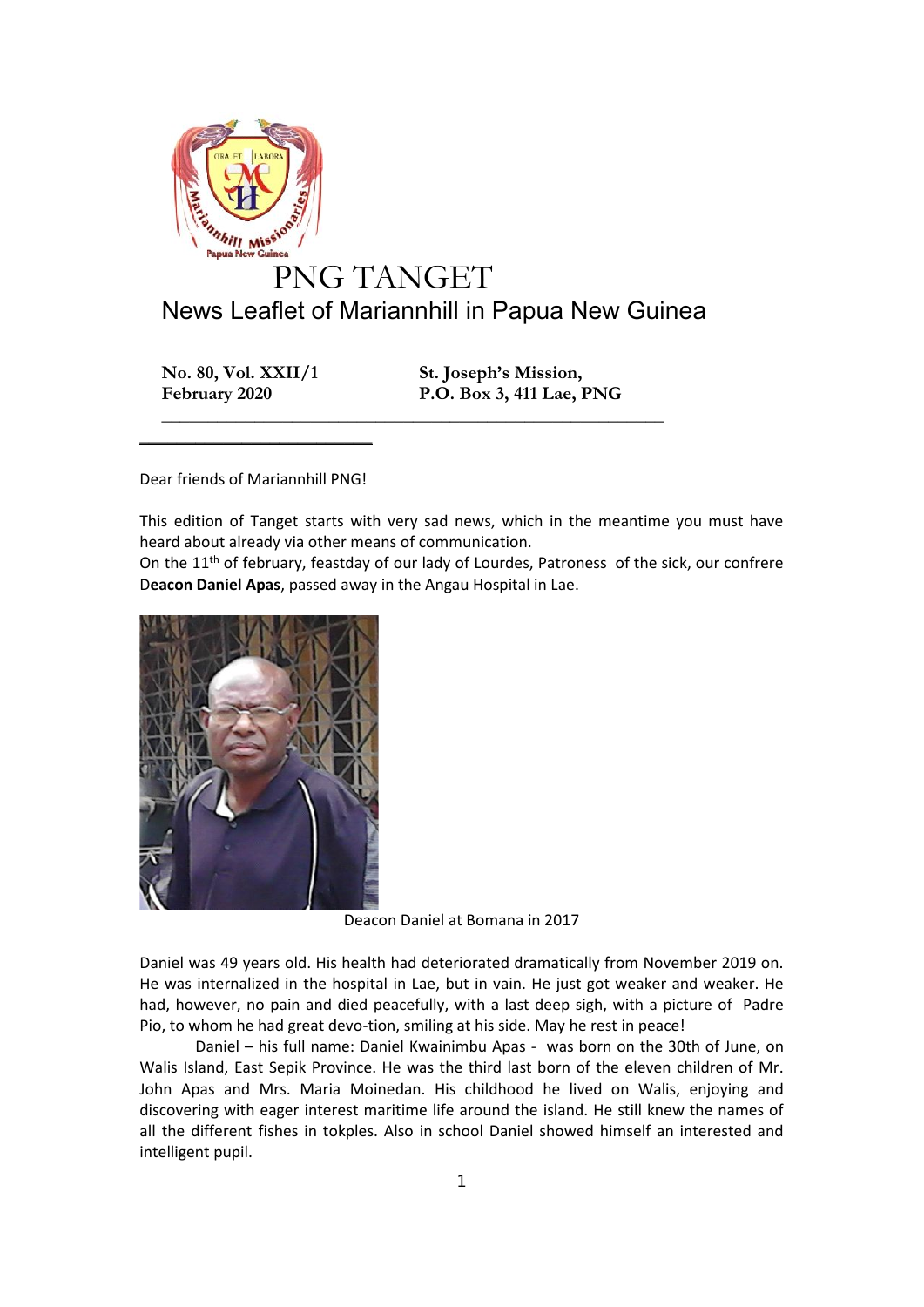In 1985, then 14 years old, Daniel came with his elder brother Steven to Lae. After his grade 8, Daniel started studying at St. Joseph's Technical School, where he came in contact with Mariannhill. The life of the Brothers and contact with Fr. Christian Blouin inspired him and he felt called to join the Missionaries of Mariannhill.

In 1992, Daniel moved into the Mariannhill community in Chinatown, Lae, in order to discern his vocation to religious life. After that and two year of propaedeutic studies at St. Fidelis College near Madang, he began his philosophical studies at Holy Spirit Seminary in Bomana – Port Moresby.

In 1999 Daniel entered the novitiate in Mariannhill Monastery in South Africa. He made his first profession on February 2, 2000, and became the first Papua New Guinean member of the Congregation of the Missionaries of Mariannhill. After the novitiate he went for theological studies to the Cedara Institute of Theology in Pietermaritzburg South Africa.

In 2002, however, he came back from South Africa, together with Frt. Ludwig Teika, who had just finished his novitiate. They were to receive their further initial formation at Bomana, near Port Moresby. Two years later Mariannhill opened its own house of formation at Bomana, where the students would have easy access to the Catholic Theological Institute there.

Daniel quickly became the Vice-President of the Students Representative Council and an editor of the students' publication for Mariannhill College. During this same year, on 22 October, the Archbishop of Port Moresby, Brian Barns, conferred on him the ministry of acolyte along with other seminarians and students from several religious institutes at Bomana.

In 2003, Daniel moved to Lae for his pastoral year. He worked with Fr. Alfonso Voorn in the Holy Spirit Parish.

On February 2, 2004, Daniel made his final profession, and became a permanent member of our Congregation.

On the 9th of October 2004, Daniel was ordained a deacon by the auxiliary bishop of Port Moresby, Cherubim Dambui in the chapel of the Catholic Theological Institute at Bomana. Thus, he became the first Papua New Guinean deacon of the Missionaries of Mariannhill.

After finishing his studies in November 2004 with a bachelor degree in Theology, Daniel served as a deacon in several parishes: at St. Mary's Cathedral, in Wau, in Tent City and in St. Steven's at Three Mile.

His time as a deacon was marked by this varied experience in the pastoral field, by a formative interlude in Rome in 2008, by a frustrated transfer to the Zambian Province and by other circumstances that prolonged his diaconate.

It must have put a strain on his patience and endurance, and at the beginning of 2016 Deacon Daniel asked for a year exclaustration, which was granted.

When his year of exclaustration finished in May 2017, his health had deteriorated. He didn't regain his former strength and in November 2019 he was hospitalized. Even the healthcare given at the Hospital, first at the Lae International Hospital and then at the Angau Memorial Hospital, was not able to avoid a continuous weakening of his vital functions.

On the  $11<sup>th</sup>$  of February 2020, day of our Lady of Lourdes, Patroness of the sick, at about 1 pm. Deacon Daniel breathed his last in the company of his nephew Joseph Apas at the Angau Memorial General Hospital. He may now rest in peace and enjoy the fullness of life that is at the heart of all our dreaming and longing.

The funeral Mass took place at St. Therese, Kamkumung, where many relatives and wantoks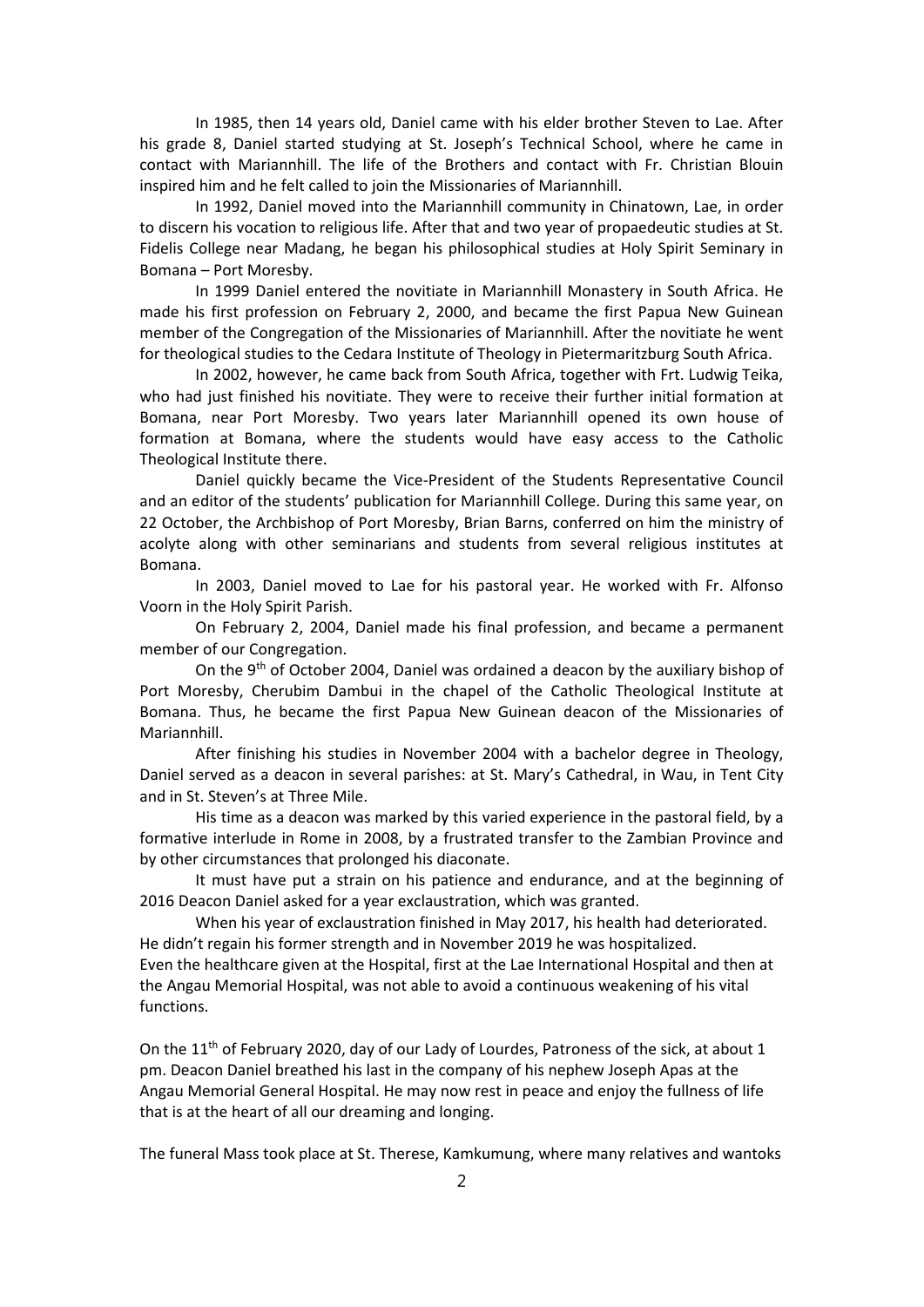of Daniel are living. More than three hundred people filled the church. Their mourning showed their love and nearness to him.

On Sunday, the 23<sup>rd</sup> of February the "haus krai", which had been set up at Mariannhill House, was closed.

Daniel died more or less a year after Bishop Christian Blouin, CMM, whose death we had comme-morated with a solemn Mass at St. Joseph's on the 16<sup>th</sup> of January.



Remembering Bishop Christian Blouin, cmm



Bishop Rozario Menezes, SMM, at the grave of Bishop Christian after the Eucharist at St. Joseph.

**The Diocese of Lae has welcomed** new missionaries, among them two Montfort Brothers. They have been put in charge of the supervision of the Catholic Schools of the Diocese. Both reside at St. Joseph's Station and one will have a special task with regard to St. Joseph's Technical School, while the other is the manager of St. Francis Technical School in West Taraka. This special attention to the Schools is certainly in line with the longstanding tradition of our Diocese to give priority to Education.